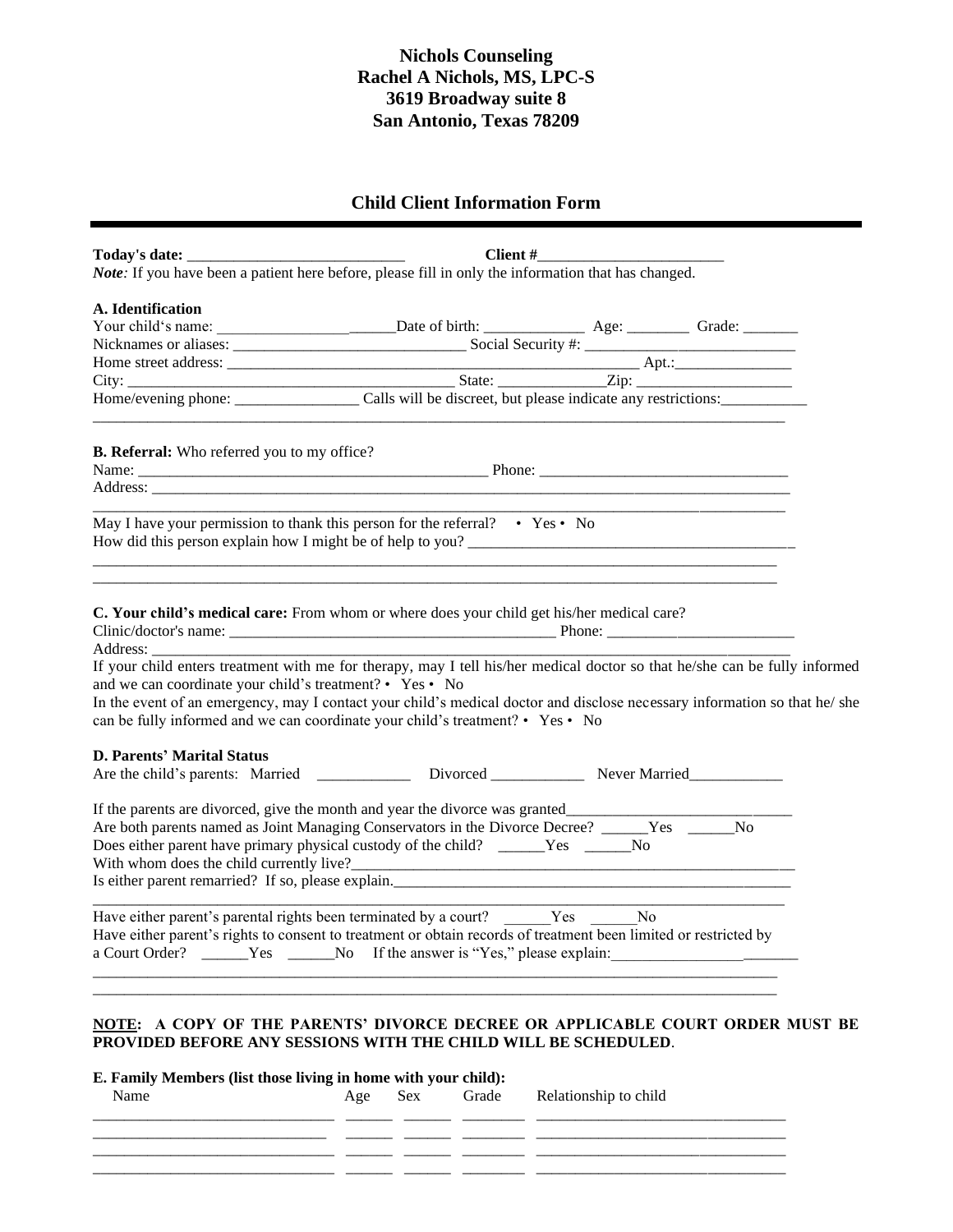| F. Medications:<br>Name of Medication?                                                                 | Dosage/Mg?         | Frequency?                                                                                                                                                                                                                                                                                                                                                                |
|--------------------------------------------------------------------------------------------------------|--------------------|---------------------------------------------------------------------------------------------------------------------------------------------------------------------------------------------------------------------------------------------------------------------------------------------------------------------------------------------------------------------------|
|                                                                                                        |                    |                                                                                                                                                                                                                                                                                                                                                                           |
| G. Any problems or concerns about your child's medications? Fig. These No                              |                    |                                                                                                                                                                                                                                                                                                                                                                           |
| H. Emergency Contacts:<br>provide necessary information about your child in the event of an emergency. |                    | List the name(s) of the person(s) who may be contacted by this office in the event of an emergency involving your child.<br>Please be aware that the person(s) listed may receive information in an emergency situation that would otherwise be<br>confidential by law. By listing the name(s) below, you give this office permission to contact the person(s) listed and |
| <b>I. Chief Concern(s):</b> Please describe the main difficulty that has brought your child to see me: |                    |                                                                                                                                                                                                                                                                                                                                                                           |
| J. Has your child ever received counseling services before? No Yes. If yes,<br>With Whom?<br>When?     | For What?          | With What results?                                                                                                                                                                                                                                                                                                                                                        |
| neglect) If your child were abused:<br>Age of Abuse<br>Who did it?                                     | Whom did you tell? | K. Abuse History? __My child was not abused in any way. __My child was abused (sexual, physical, emotional,<br>Consequences of telling?                                                                                                                                                                                                                                   |
| L. Child Developmental History:                                                                        |                    | 1. Pregnancy and delivery: _____normal _____caesarian _____breech _____ premature ____other complications 2. The first                                                                                                                                                                                                                                                    |
| 3. Milestones: At what age did this child do each of these?                                            |                    |                                                                                                                                                                                                                                                                                                                                                                           |
|                                                                                                        |                    |                                                                                                                                                                                                                                                                                                                                                                           |
|                                                                                                        |                    |                                                                                                                                                                                                                                                                                                                                                                           |
|                                                                                                        |                    |                                                                                                                                                                                                                                                                                                                                                                           |
| 4. Speech/language development                                                                         |                    |                                                                                                                                                                                                                                                                                                                                                                           |
|                                                                                                        |                    |                                                                                                                                                                                                                                                                                                                                                                           |
|                                                                                                        |                    |                                                                                                                                                                                                                                                                                                                                                                           |
|                                                                                                        |                    |                                                                                                                                                                                                                                                                                                                                                                           |
|                                                                                                        |                    |                                                                                                                                                                                                                                                                                                                                                                           |

## **M. Health**

List all childhood illnesses, hospitalizations, medications, allergies, head trauma, important accidents and injuries, surgeries, periods of loss of consciousness, convulsions/seizures, and other medical conditions.